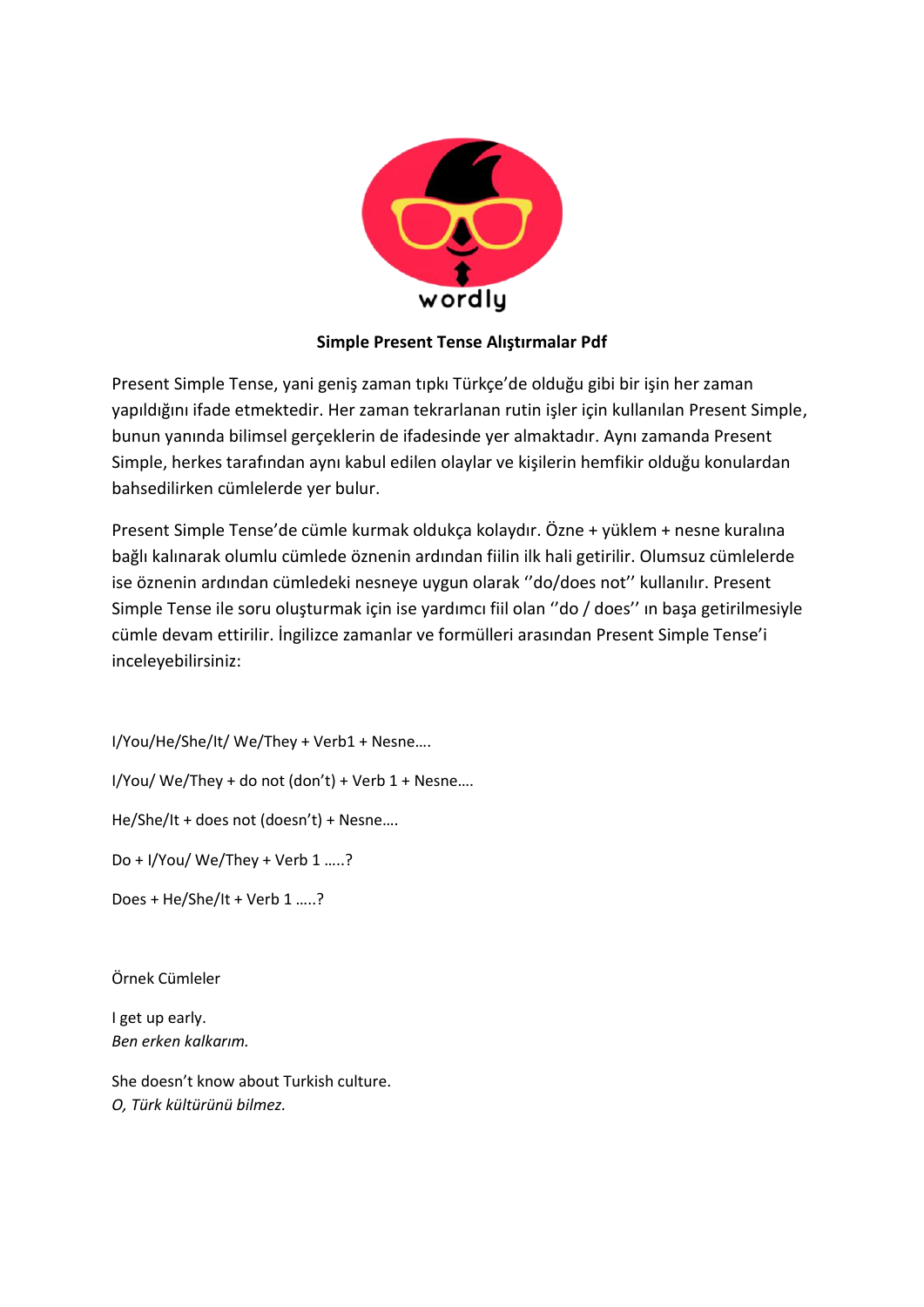A: Does he go to the theater? *A: O tiyatroya gider mi?*

## ALIŞTIRMALAR

1) (he / drive to work every day)

[ He drives to work every day. ]

2) (I / not / think you're right)

[ I don't think you're right. ]

3) (we / have enough time)?

[ Do we have enough time? ]

4) (I / eat cereal in the morning)

[ I eat cereal in the morning. ]

5) (they / write e-mails every day)?

[ Do they write e-mails every day? ]

6) (you / watch a lot of TV)

[ You watch a lot of TV. ]

7) (he / not / read the newspaper)

[ He doesn't read the newspaper. ]

8) (she / dance often)?

[ Does she dance often? ]

9) (where / I / come on Mondays)?

[ Where do I come on Mondays? ]

10) (what / you / do at the weekend)?

[ What do you do at the weekend? ]

11) (you / not / drink much tea)

[ You don't drink much tea. ]

12) (how / he / travel to work)?

[ How does he travel to work? ]

13) (they / not / like vegetables)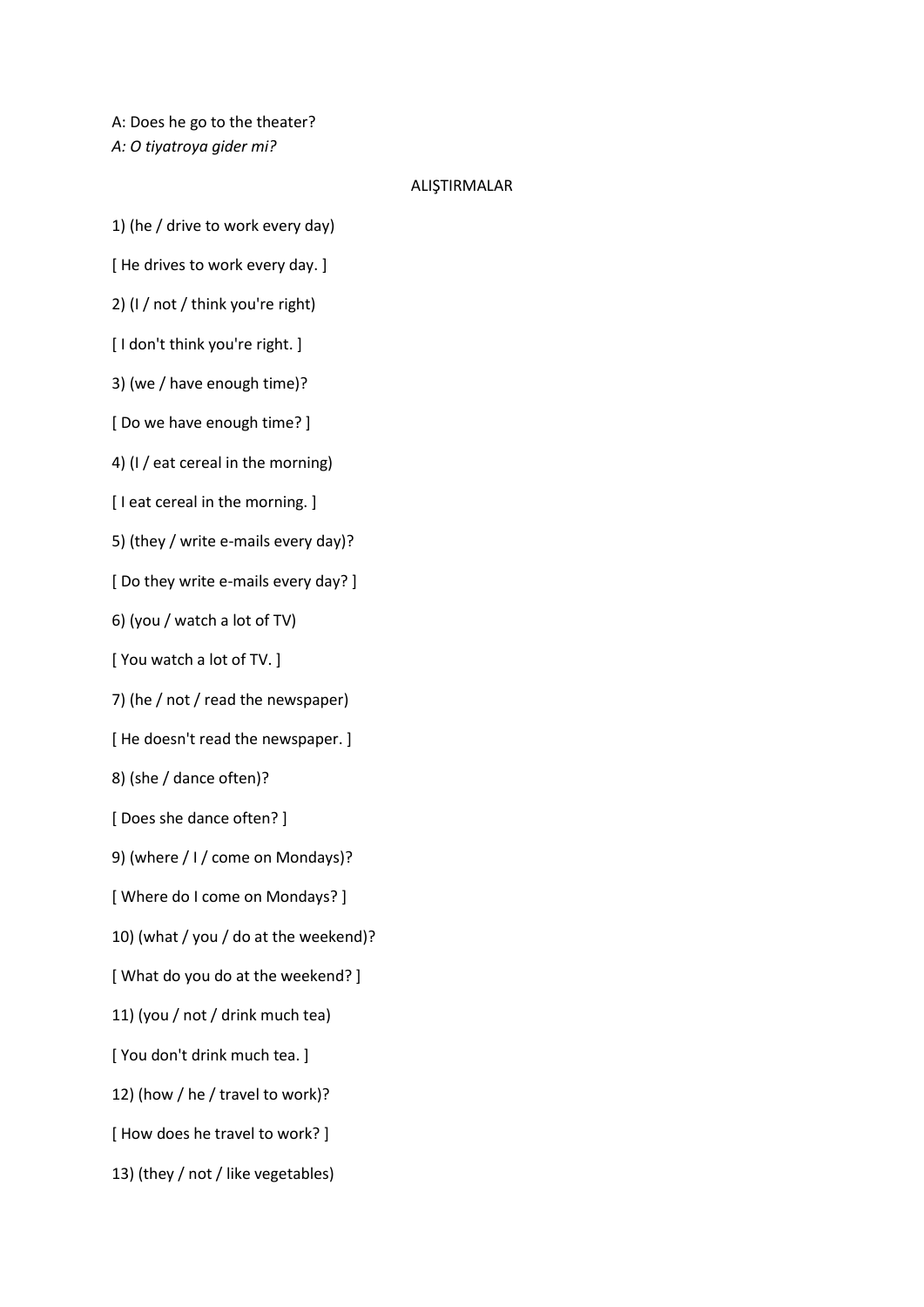[ They don't like vegetables. ]

14) (she / catch a cold every winter)

[ She catches a cold every winter. ]

15) (I / go out often)?

[ Do I go out often? ]

16) (you / speak English)?

[ Do you speak English? ]

17) (we / take the bus often)

[ We take the bus often. ]

18) (she / not / walk to school)

[ She doesn't walk to school. ]

19) (what / you / buy in the supermarket)?

[ What do you buy in the supermarket? ]

20) (how / he / carry such a heavy bag)?

[ How does he carry such a heavy bag? ]

21) She

(be) a teacher.

[ is ]

22) We

(be) hungry.

[ are ]

23) Luke

(be) late.

[ is ]

24) They

(be) Spanish.

[ are ]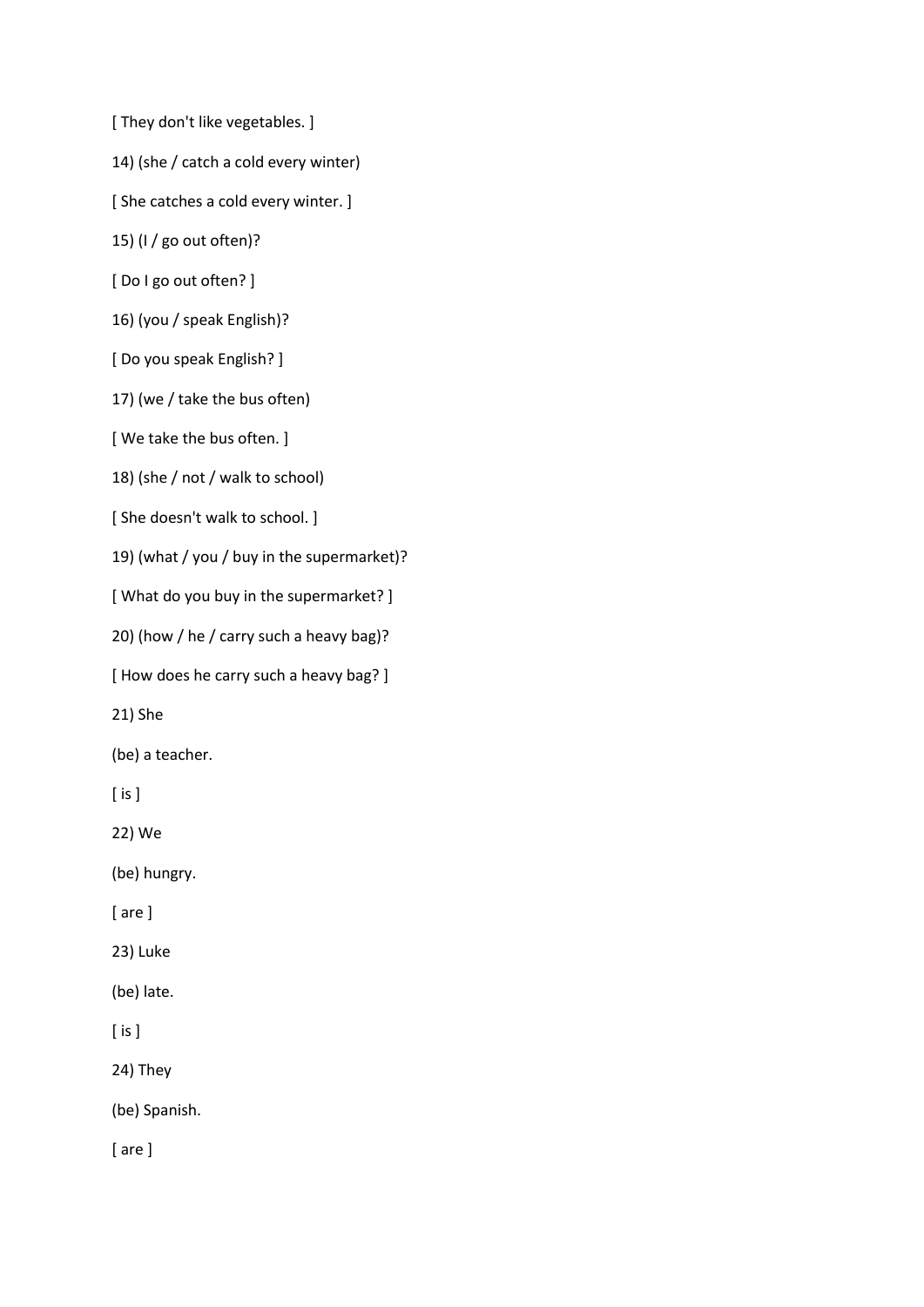25) You

(be) happy.

[ are ]

26) I

(be) thirsty.

[ am ]

27) It

(be) cold.

[ is ]

28) She

(be) German.

[ is ]

29) He

(be) early.

[ is ]

30) We

(be) tired.

[ are ]

31) You

(be) beautiful.

[ are ]

32) I

(be) hot.

[ am ]

33) I

(be) from London.

[ am ]